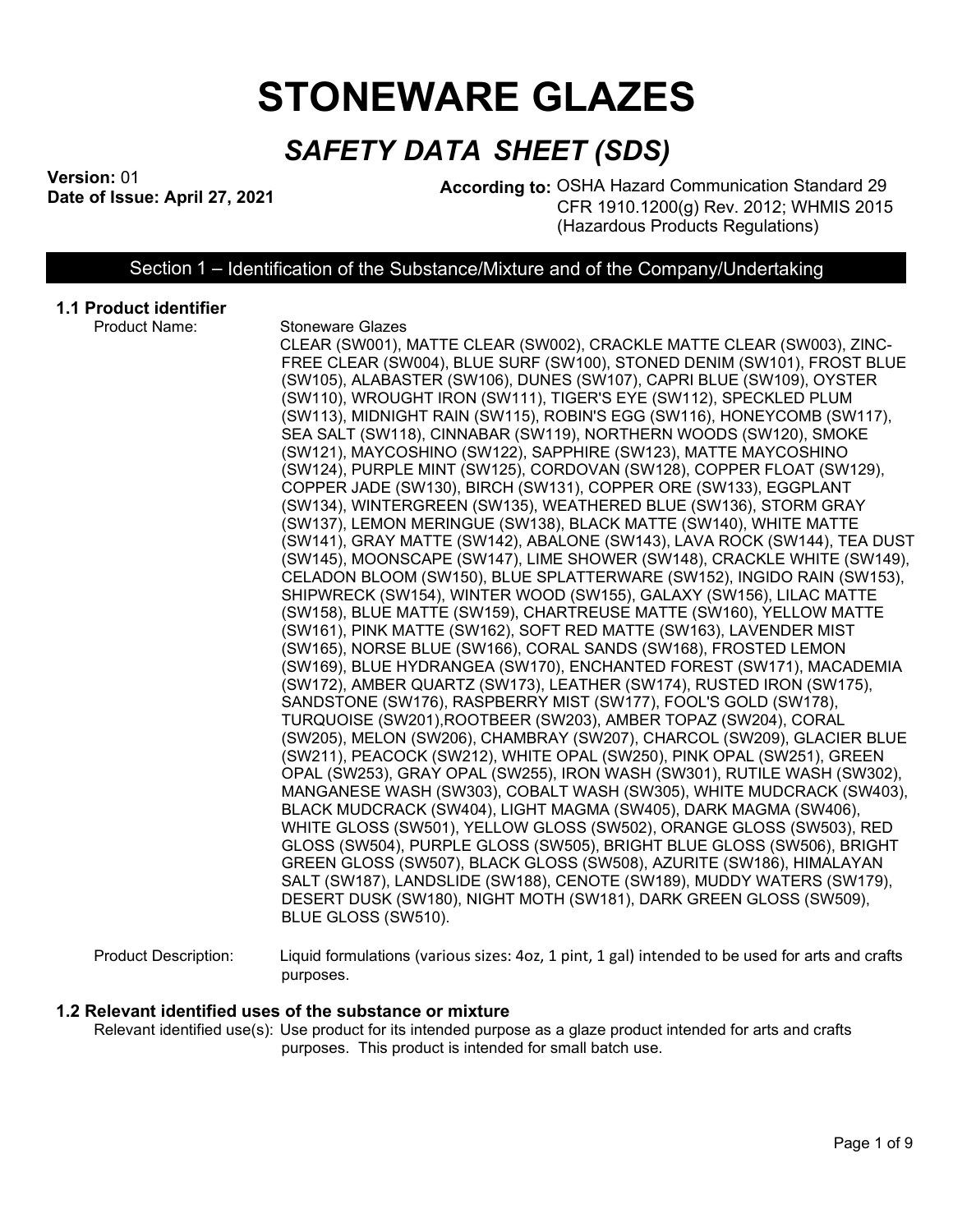#### **1.3 Details of the supplier of the safety data sheet**

Manufacturer/Supplier: Coloramics LLC. 4077 Weaver Court South Hilliard, OH 43026

Business Phone: 614-675-1171 Email: info@maycocolors.com

# **1.4 Emergency telephone number**<br>Emergency Telephone: Contact

Contact the local poison control centre.

# Section 2 – Hazard(s) Identification

# **2.1. Classification of the substance or mixture**

**According to: UN Globally Harmonized System of Classification and Labelling of Chemicals (GHS)**

| Health         | <b>Environmental</b> | <b>Physical</b> |
|----------------|----------------------|-----------------|
| Not classified | Not classified       | Not classified  |

#### **2.2. Label elements**

**Hazard statements & Precautions: Signal Word**: None **Hazard statements & Precautions:** None

#### **2.3. Other hazards**

• Mechanical irritation of the eyes and respiratory system may occur following exposure dusts, mists or spray

# Section 3 – Composition / Information on Ingredients<sup>a</sup>

| <b>Mixture</b>                                    |            |            |                 |
|---------------------------------------------------|------------|------------|-----------------|
| <b>Chemical Name</b>                              | CAS No.    | EINECS No. | <u>% Weight</u> |
| Quartz (crystalline silica) b                     | 14808-60-7 | 238-878-4  | up to 31.98130% |
| Trisodium hexafluoroaluminate                     | 13775-53-6 | 237-410-6  | up to 7.42718%  |
| Lithium carbonate                                 | 554-13-2   | 209-062-5  | up to 2.77516%  |
| Cobalt oxide advanced grade                       | 1307-96-6  | 215-154-6  | up to 6.97093%  |
| Cobalt oxide b                                    | 1308-06-1  | 215-157-2  | up to 14.79354% |
| Titanium dioxide b                                | 13463-67-7 | 236-675-5  | up to 0.27981%  |
| Zircon Cadmium Red (6021) and (6028) <sup>b</sup> | 72828-62-7 | N/A        | up to 8.57979%  |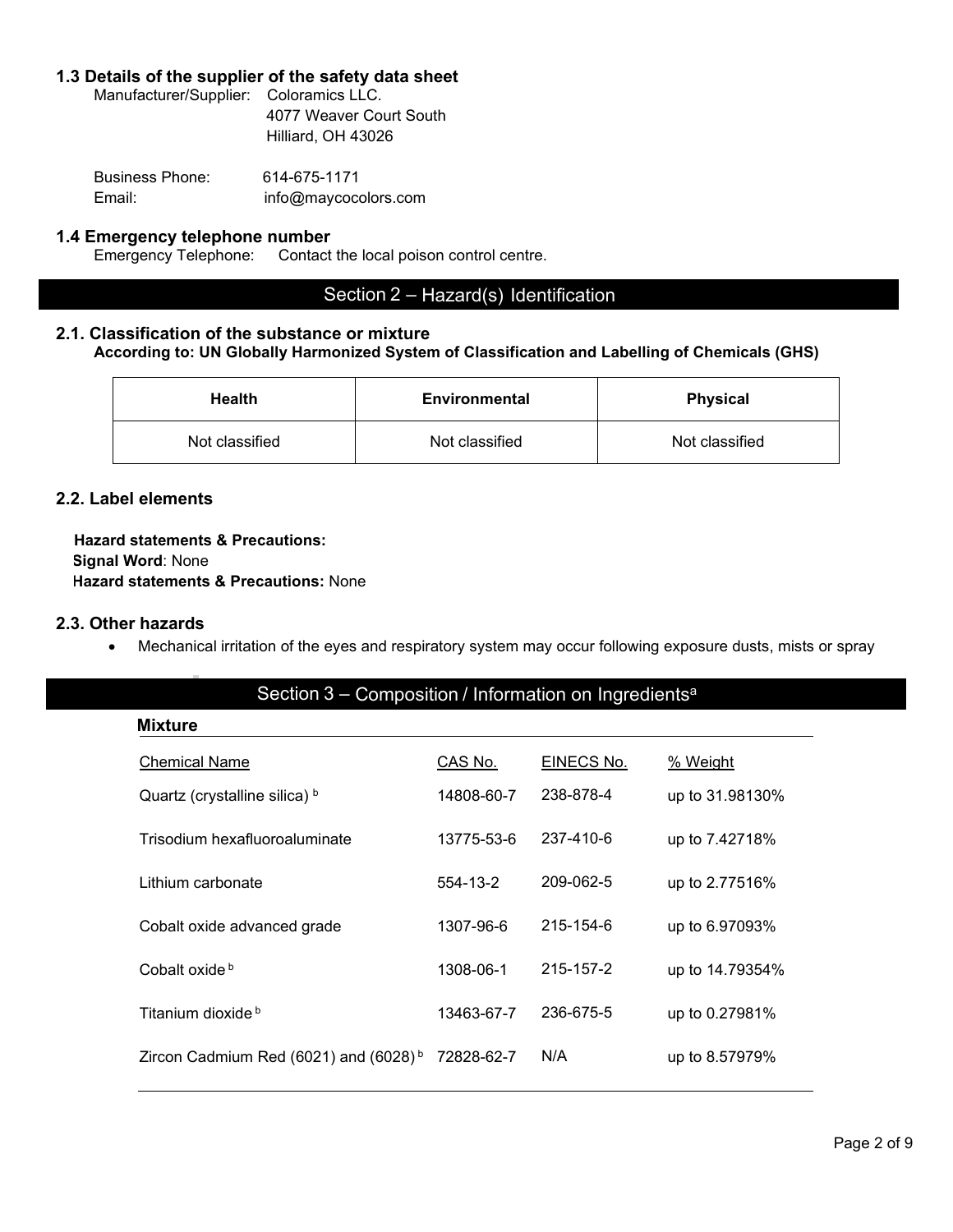| Zinc oxide                   | 1314-13-2  | 215-222-5 | up to 10.26213% |
|------------------------------|------------|-----------|-----------------|
| Manganese dioxide ( $MnO2$ ) | 1313-13-9  | 215-202-6 | up to 24.48805% |
| Bone ash, natural            | 68439-86-1 | 270-423-5 | up to 6.49199%  |

<sup>a</sup> The remaining ingredients in the product are either considered non-hazardous or their concentrations in the product are below their respective GHS cut-off values/concentration limits and were therefore not disclosed in the SDS.  $b$  Concentrations are calculated as a maximum totals across all products, rather than by color.

# Section 4 – First Aid Measures

#### **4.1 Description of first aid measures**

**Eye contact:** No specific first aid measures are required. As a precaution, remove contact lenses, if worn, and immediately flush eyes with water. Seek medical attention if in doubt.

**Skin contact:** No specific first aid measures are required. Wash skin thoroughly with soap and water. If skin irritation or rash occurs get medical attention. Launder contaminated clothing before reuse.

**Inhalation:** No specific first aid measures are required. If breathing is difficult, remove victim to fresh air and keep at rest in a position comfortable for breathing. Call a POISON CENTER or doctor if you feel unwell.

**Ingestion:** No specific first aid measures are required. Rinse mouth with water. Do not induce vomiting. Never give anything by mouth to an unconscious person. Seek medical attention if in doubt.

#### **4.2 Most important symptoms and effects, both acute and delayed**

• Refer to **Section 11** - Toxicological Information.

#### **4.3 Indication of any immediate medical attention and special treatment needed**

Not required.

# Section 5 – Fire Fighting Measures

#### **5.1 Extinguishing media**

**Suitable Extinguishing Media:** Use extinguishing media suitable for surrounding area if material is involved in a fire (e.g., water fog, water spray, foam, dry chemical or carbon dioxide). **Unsuitable Extinguishing Media:** None known.

#### **5.2 Special hazards arising from the substance or mixture**

**Unusual Fire and Explosion Hazards:** Container may rupture on heating. See also **Section 10** - Stability and Reactivity.

#### **5.3 Advice for firefighters**

• Wear a self-contained breathing apparatus.

### Section 6 – Accidental Release Measures

**6.1 Personal precautions, protective equipment (PPE) and emergency procedures**

**Personal Precautions:** Avoid dust formation. Ventilate area if spilled in confined space or other poorly ventilated areas. Observe PPE advice in **Section 8** – Exposure Controls/Personal Protection.

**Emergency Procedures:** Evacuate personnel to safe areas.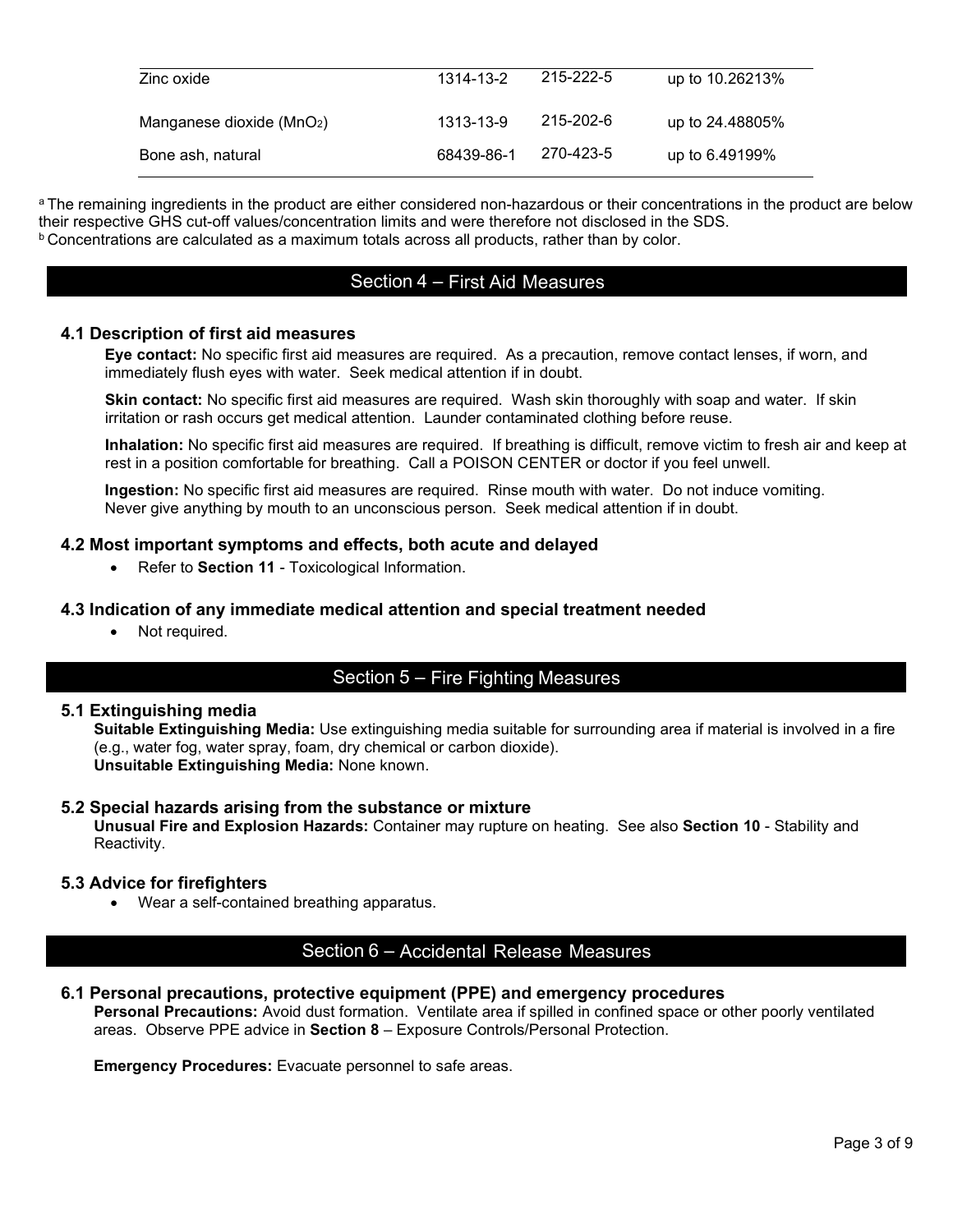#### **6.2 Environmental precautions:**

• Prevent entry and contact with soil, drains, sewers, and waterways. Inform relevant local/regional/national/international authorities. Prevent further leakage or spillage if it is safe to do so.

#### **6.3 Methods and material for containment and cleaning up**

• **Containment/Clean-up Measures:** Contain spill if safe to do so. Use an inert material to collect spilled product. Keep wet. Dispose of contents/container in accordance with local/regional/national/international regulations.

#### **6.4 Reference to other sections**

• Refer to **Section 8** - Exposure Controls/Personal Protection and **Section 13** – Disposal Considerations.

# Section 7– Handling and Storage

#### **7.1 Precautions for safe handling**

- Avoid contact with skin and eyes. Avoid generation of dust, mist or spray. Provide adequate ventilation. Observe good industrial hygiene practices. When using do not eat, drink or smoke. Wear appropriate personal protective equipment. Keep containers closed and locked away in a well-ventilated space when not in use. Wash thoroughly after handling. Launder contaminated clothing before reuse.
- Refer to **Section 8** Exposure Controls/Personal Protection

#### **7.2 Conditions for safe storage, including any incompatibilities**

• Keep from freezing. Do not store in open, unlabeled or mislabeled containers. Keep container tightly closed and dry. Store away from incompatible materials.. See **Section 10** for incompatible materials.

#### **7.3 Specific end use(s)**

• Refer to **Section 1.2** - Relevant identified uses.

#### Section 8– Exposure Controls / Personal Protection

#### **8.1 Control Parameters:**

#### **Occupational exposure limits:**

| <b>Chemical Name</b>                                                    | <b>CAS No.</b>           | <b>ACGIH TLVs</b><br>TWA (mg/m <sup>3</sup> ) | <b>OSHA PELS</b><br>TWA ( $mg/m3$ )           | <b>NIOSH RELS</b><br>TWA (mg/m <sup>3</sup> ) | <b>DFG MAK TWA</b><br>(mg/m <sup>3</sup> ) |
|-------------------------------------------------------------------------|--------------------------|-----------------------------------------------|-----------------------------------------------|-----------------------------------------------|--------------------------------------------|
| Quartz<br>(crystalline silica)                                          | 14808-60-7               | 0.025                                         | 0.05                                          | 0.05                                          | Not applicable                             |
| Lithium carbonate<br>(as lithium<br>compounds)                          | 554-13-2                 | Not applicable                                | Not applicable                                | Not applicable                                | 0.2                                        |
| Cobalt (II, III) oxide<br>(cobalt and<br>inorganic<br>compounds, as Co) | 1307-96-6 /<br>1308-06-1 | 0.02                                          | 0.1                                           | 0.05                                          | Not applicable                             |
| Titanium dioxide                                                        | 13463-67-7               | 10                                            | 15                                            | Not applicable                                | Not applicable                             |
| Zinc oxide                                                              | 1314-13-2                | 2                                             | 15 (total dust)<br>5 (respirable<br>fraction) | 5 (dust only)                                 | 0.1 (respirable)                           |
| Manganese dioxide<br>$(MnO2)$ (inorganic<br>compounds, as Mn)           | 1313-13-9                | 0.02                                          | Not applicable                                | 1                                             | 0.2                                        |

#### **8.2 Exposure Controls:**

### **Appropriate engineering controls**

• No special requirements under ordinary conditions of use and with adequate ventilation. Mechanical ventilation or local exhaust ventilation may be required. In case of dust, mist or spray formation use a respirator with an approved filter.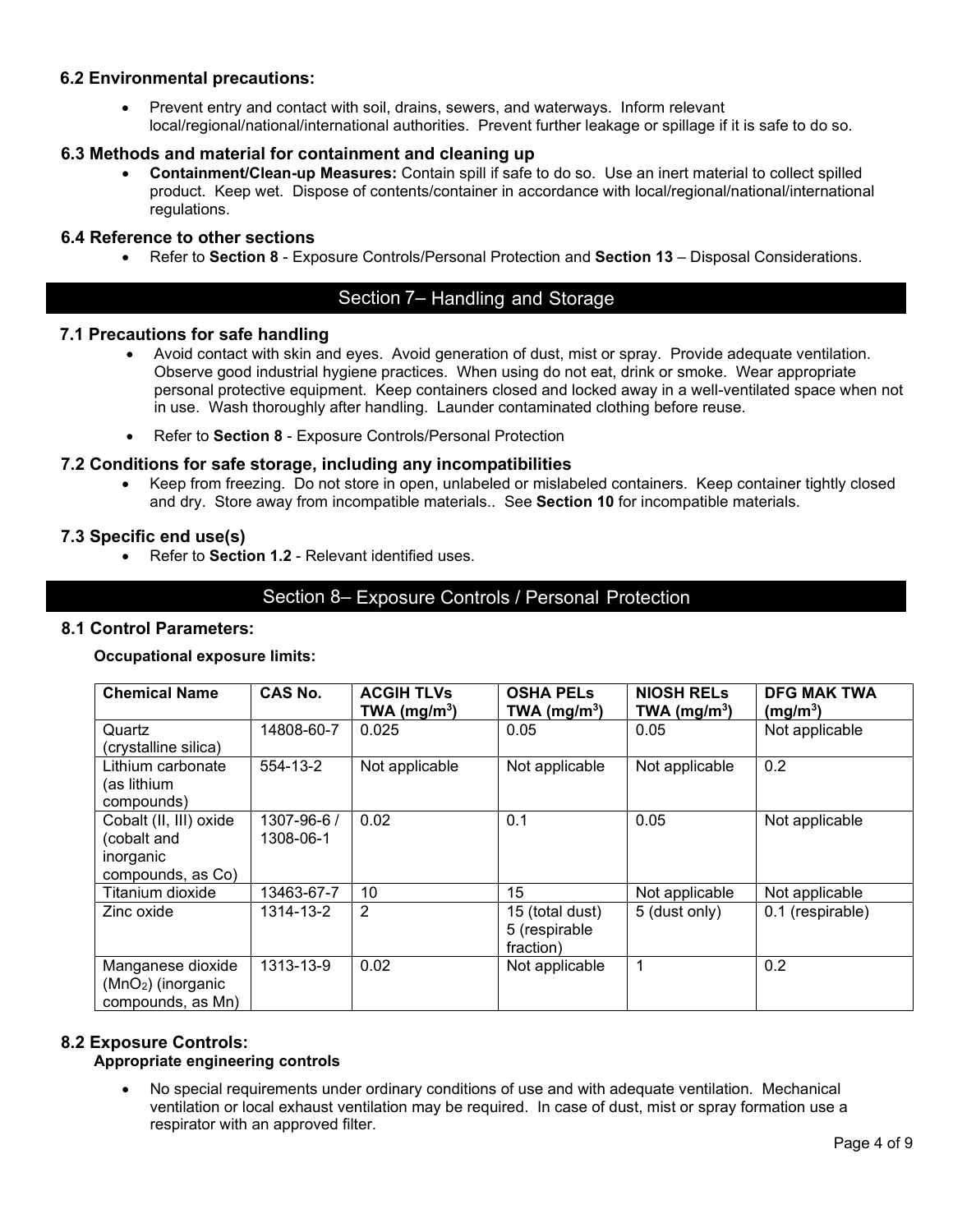# **8.3 Personal Protective Equipment**

Note: Consider the concentration and amount of product at the workplace when selecting PPE. Use protective equipment as required.

| <b>Respiratory:</b>                     | Use appropriate respiratory protection when handling to minimize exposure to dust, spray or mist.<br>Consult with an industrial hygienist to determine the appropriate respiratory protection for your<br>specific use of this material. A respiratory protection program compliant with all applicable<br>regulations must be followed whenever workplace conditions require the use of a respirator. |
|-----------------------------------------|--------------------------------------------------------------------------------------------------------------------------------------------------------------------------------------------------------------------------------------------------------------------------------------------------------------------------------------------------------------------------------------------------------|
| Eyes/Face:                              | If contact is likely, safety glasses with side shields are recommended. An eyewash bottle or<br>station should be available in the workplace. Wear a face shield if splash or spray is likely.                                                                                                                                                                                                         |
| Hands:                                  | Use good industrial hygiene practices to avoid skin contact. If contact with the material may<br>occur, wear chemically protective gloves.                                                                                                                                                                                                                                                             |
| Body/Skin:                              | Wear chemically impervious gloves, coveralls, apron, boots as necessary to minimize contact.<br>Do not wear rings, watches or similar apparel that could entrap the material.                                                                                                                                                                                                                          |
| <b>Thermal Hazards:</b>                 | None known.                                                                                                                                                                                                                                                                                                                                                                                            |
| <b>Environmental</b><br><b>Exposure</b> | Not available.                                                                                                                                                                                                                                                                                                                                                                                         |
| <b>Controls:</b>                        | Not available.                                                                                                                                                                                                                                                                                                                                                                                         |
| <b>Hygiene</b><br>measures:             | Observe good industrial hygiene practices. Avoid contact with skin. Contaminated work clothing<br>should not be allowed out of the workplace and should be washed before reuse. When using the<br>product do not eat, drink or smoke.                                                                                                                                                                  |

# Section 9 – Physical and Chemical Properties

# **9.1 Information on basic physical and chemical properties**

Note: The data below are typical values and do not constitute a specification.

| Appearance:                             |                 |                                   |               |
|-----------------------------------------|-----------------|-----------------------------------|---------------|
| <b>Physical state:</b>                  | Liquid          | <b>Partition Coefficient</b>      |               |
| Form:                                   | Liquid          | n-octanol/water:                  | Not available |
| Color:                                  | See section 1.1 | Auto-ignition temperature:        | Not available |
| Odor:                                   | Not available   |                                   |               |
| <b>Odor threshold:</b>                  | Not available   | <b>Decomposition temperature:</b> | Not available |
| pH (as supplied):                       | 8               | <b>Dynamic viscosity:</b>         | Not available |
| Freezing point:                         | Not available   | <b>Molecular weight:</b>          | Not available |
| <b>Boiling point:</b>                   | Not available   | Taste:                            | Not available |
| Flash point:                            | Not available   | <b>Explosive properties:</b>      | Not available |
| <b>Evaporation rate:</b>                | Not available   | <b>Oxidizing properties:</b>      | Not available |
| <b>Flammability:</b>                    | Not available   | <b>Surface tension:</b>           | Not available |
| <b>Upper/lower explosive</b><br>limits: | Not available   | Gas group:                        | Not available |
| Vapor pressure:                         | Not available   | pH (as solution):                 | Not available |
| <b>Water solubility:</b>                | Not available   | VOC:                              | Not available |
| <b>Solubility (other):</b>              | Not available   | Particle size range:              | Not available |
| Vapor density $(Air = 1)$ :             | Not available   | Specific gravity (Water = 1):     | Not available |
| <b>Relative density:</b>                | Not available   |                                   |               |

#### **9.2 Other information**

• No data available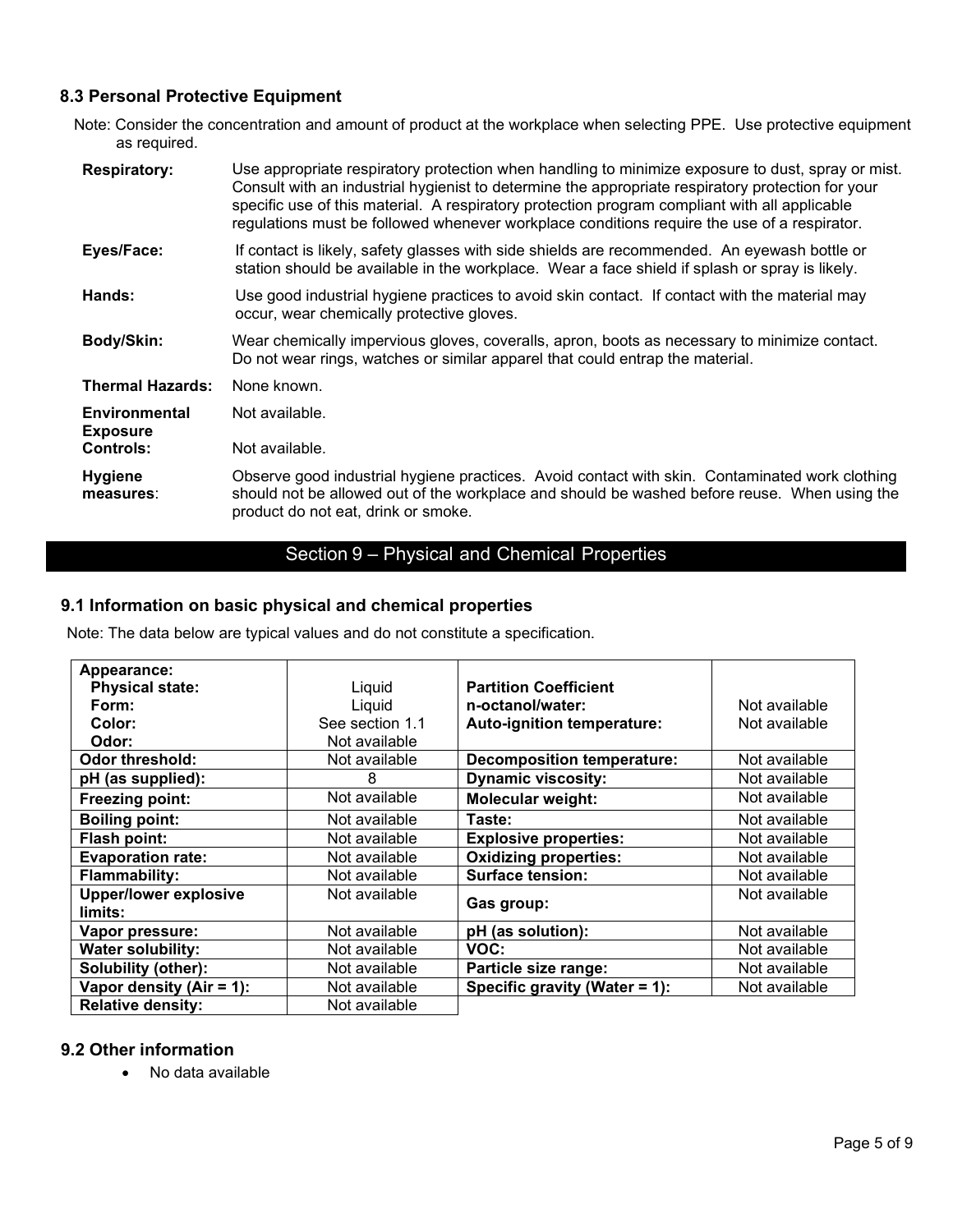#### **10.1 Reactivity**

• No data available

#### **10.2 Chemical stability**

• This material is considered stable under normal handling and storage conditions.

#### **10.3 Possibility of hazardous reactions**

• None known

#### **10.4 Conditions to avoid**

• Keep away form heat, sparks, flame and other ignition sources.

#### **10.5 Incompatible materials**

- Strong acids
- Strong bases
- Strong oxidizing agents
- Strong reducing agents

#### **10.6 Hazardous decomposition products**

• Thermal decomposition or combustion may generate smoke, carbon monoxide, carbon dioxide, and other products of incomplete combustion. Irritating and toxic substances may be emitted upon combustion, burning, or decomposition of dry solids.

# Section 11 – Toxicological Information

#### **Likely routes of exposure:** Skin/eye contact. **Potential signs and symptoms:**

| <b>Acute oral toxicity:</b>               | Lithium carbonate (CAS No. 554-13-2), manganese dioxide (MnO2) (CAS No.<br>1313-13-9), have been classified for acute oral toxicity (Category 4). The<br>product is practically nontoxic based on available data. The oral acute toxicity<br>estimate (ATE) for the whole product is >2000 mg/kg.                     |
|-------------------------------------------|-----------------------------------------------------------------------------------------------------------------------------------------------------------------------------------------------------------------------------------------------------------------------------------------------------------------------|
| <b>Acute dermal toxicity:</b>             | The product is practically non-toxic based on available data.                                                                                                                                                                                                                                                         |
| <b>Acute inhalation toxicity:</b>         | Manganese dioxide (MnO <sub>2</sub> ) (CAS No. 1313-13-9) and trisodium<br>hexafluoroaluminate (CAS No. 13775-53-6) have been classified for acute<br>inhalation toxicity (Category 4). However, the product is practically non-toxic<br>based on available data.                                                     |
| <b>Skin corrosion/irritation:</b>         | Lithium carbonate (CAS No. 554-13-2) and bone ash, natural (CAS No.<br>68439-86-1) have been classified for skin irritation. The other components in<br>this product are not irritating to the skin based on animal studies and available<br>data.                                                                    |
| Serious eye damage/irritation:            | Bone ash, natural (CAS No. 68439-86-1) has been classified for eye irritation.<br>The other components in this product are not irritating to the eyes based on<br>animal studies and available data.                                                                                                                  |
| <b>Respiratory or skin sensitization:</b> | Cobalt oxide advanced grade (CAS No.1307-96-6), cobalt oxide (CAS No. 1308-<br>06-1), and Zircon Cadmium Red (6021) and (6028) (CAS No. 72828-62-7) have<br>been classified for skin sensitization. No other components in this product are<br>sensitizing to the skin or respiratory system based on available data. |
| <b>Mutagenicity:</b>                      | The components of this product are not classified with respect to mutagenicity by<br>the IARC, NTP, and ACGIH.                                                                                                                                                                                                        |
| <b>Carcinogenicity:</b>                   | Quartz (crystalline silica) (CAS No. 14808-60-7) is listed in Group 1 by IARC.                                                                                                                                                                                                                                        |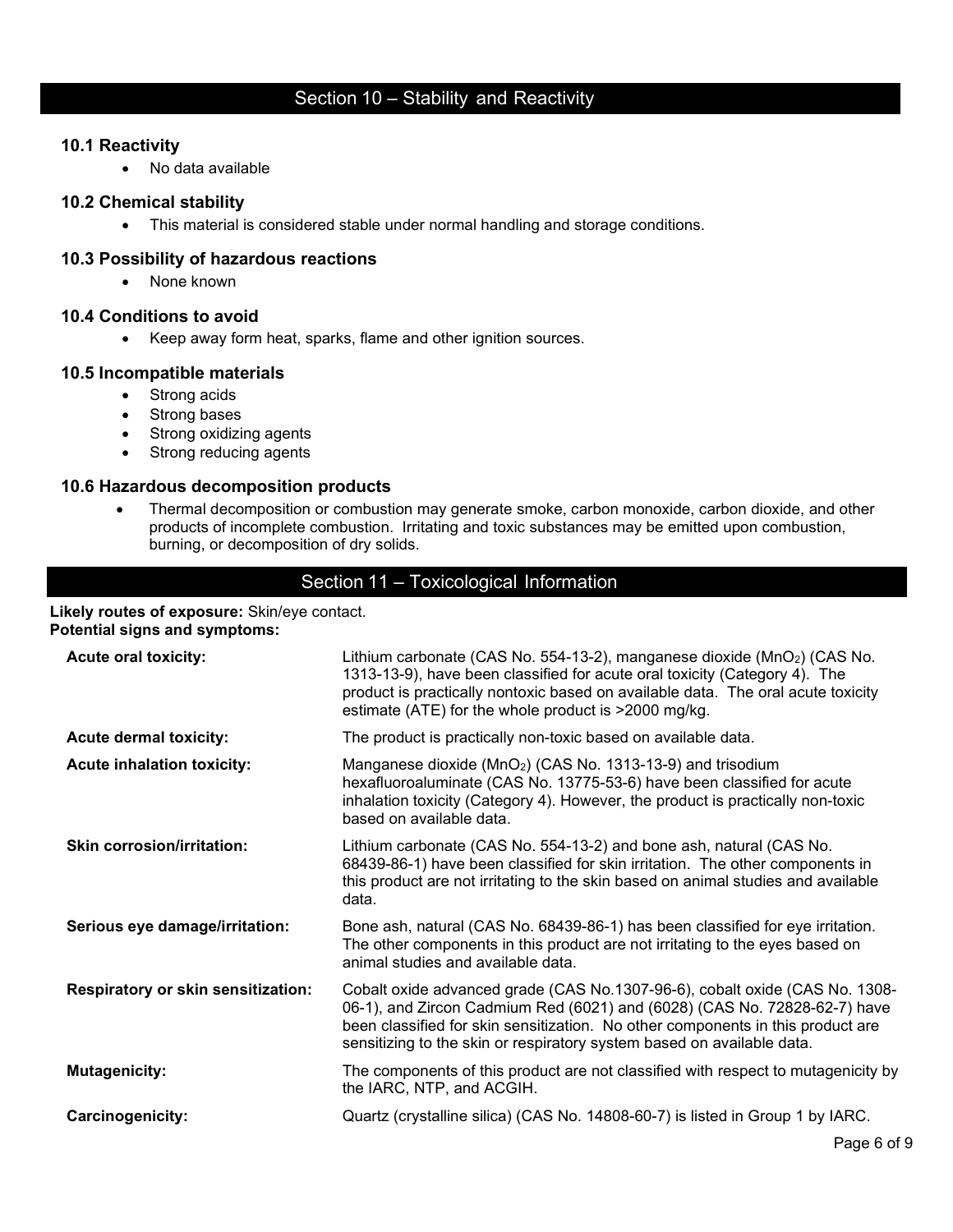|                                                        | Quartz (crystalline silica) is listed as a carcinogen by NTP and ACGIH. Titanium<br>dioxide (CAS No. 13463-67-7) is listed in Group 2B by IARC. No other<br>components are classified with respect to carcinogenicity by the IARC, NTP, and<br>ACGIH.                                                                                                                                                                               |
|--------------------------------------------------------|-------------------------------------------------------------------------------------------------------------------------------------------------------------------------------------------------------------------------------------------------------------------------------------------------------------------------------------------------------------------------------------------------------------------------------------|
| <b>Reproductive Toxicity:</b>                          | Trisodium hexafluoroaluminate (CAS No. 13775-53-6) has been classified as a<br>lactation hazard. The components in this product are not reproductive hazards<br>based on available information, human and/or animal studies.                                                                                                                                                                                                        |
| Specific target organ toxicity<br>(single exposure):   | Zinc oxide (CAS No. 1314-13-2) has been associated with mucus membrane<br>irritation. Zircon Cadmium Red (6021) and (6028) (CAS No. 72828-62-7) has been<br>classified for specific target organ toxicity (Category 3; may cause respiratory<br>irritation). The other components in this product are not single exposure specific<br>target organ toxicity hazards based on available information, human and/or animal<br>studies. |
| Specific target organ toxicity<br>(repeated exposure): | Quartz (crystalline silica) (CAS No. 14808-60-7), and trisodium<br>hexafluoroaluminate (CAS No. 13775-53-6) have been classified as repeated<br>exposure specific target organ toxicity hazards. The other components in this<br>product are not repeated exposure specific target organ toxicity hazards based<br>on available information, human and/or animal studies.                                                           |
| <b>Aspiration hazard:</b>                              | The components of this product are not aspiration hazards based on available<br>information, human and/or animal studies.                                                                                                                                                                                                                                                                                                           |

#### **References:**

ECHA. 2021. REACH Registered Substances Database. International Agency for Research on Cancer

# Section 12 – Ecological Information

#### **12.1 Toxicity**

| <b>Chemical Name</b>      | <b>CAS No.</b> | <b>Species</b>                         | <b>Result</b>                                                                             |
|---------------------------|----------------|----------------------------------------|-------------------------------------------------------------------------------------------|
| Cobalt oxide<br>1307-96-6 |                | Oncorhynchus mykiss                    | $LC_{50} = 1.5$ Co/L                                                                      |
| advanced grade            |                | Ceriodaphnia dubia                     | $EC_{50} = 0.61$ mg/L                                                                     |
|                           |                | Lemna minor                            | $EC_{50} = 52$ ug/L                                                                       |
|                           |                | <b>Oncorrhynchus Mykiss</b>            | $LC_{50} = 0.169$ mg/L                                                                    |
| Zinc oxide                | 1314-13-2      | Ceriodaphnia dubia                     | EC <sub>50</sub> =0.147 mg Zn/L (geomean<br>value) at neutral/high pH and low<br>hardness |
|                           |                | Pseudokircherniella subcapitata        | $LC_{50} = 0.042$ mg Zn/L                                                                 |
|                           | 1308-06-1      | Oncorhynchus mykiss (rainbow<br>trout) | $LC_{50}$ = 1.51 mg/L (96-hour)                                                           |
| Cobalt oxide              |                | Cladoceran (water flea)                | $LC_{50} = 0.61$ mg/L                                                                     |
|                           |                | Lemna minor (duckweed)                 | $EC_{50} = 0.1985$ mg/L (7 days)                                                          |

Note: Trisodium hexafluoroaluminate (CAS No. 13775-53-6) is considered toxic for aquatic organisms; toxicity data is not available.

#### **12.2 Persistence and degradability**

• No product data available.

#### **12.3 Bioaccumulative potential**

- Cobalt oxide advanced grade (CAS No. 1307-96-6) is not considered to biomagnify.
- Cobalt (II, III) oxide (CAS No. 1308-06-1) has a bioconcentration factor of 180 4000.

#### **12.4 Mobility in Soil**

• No data available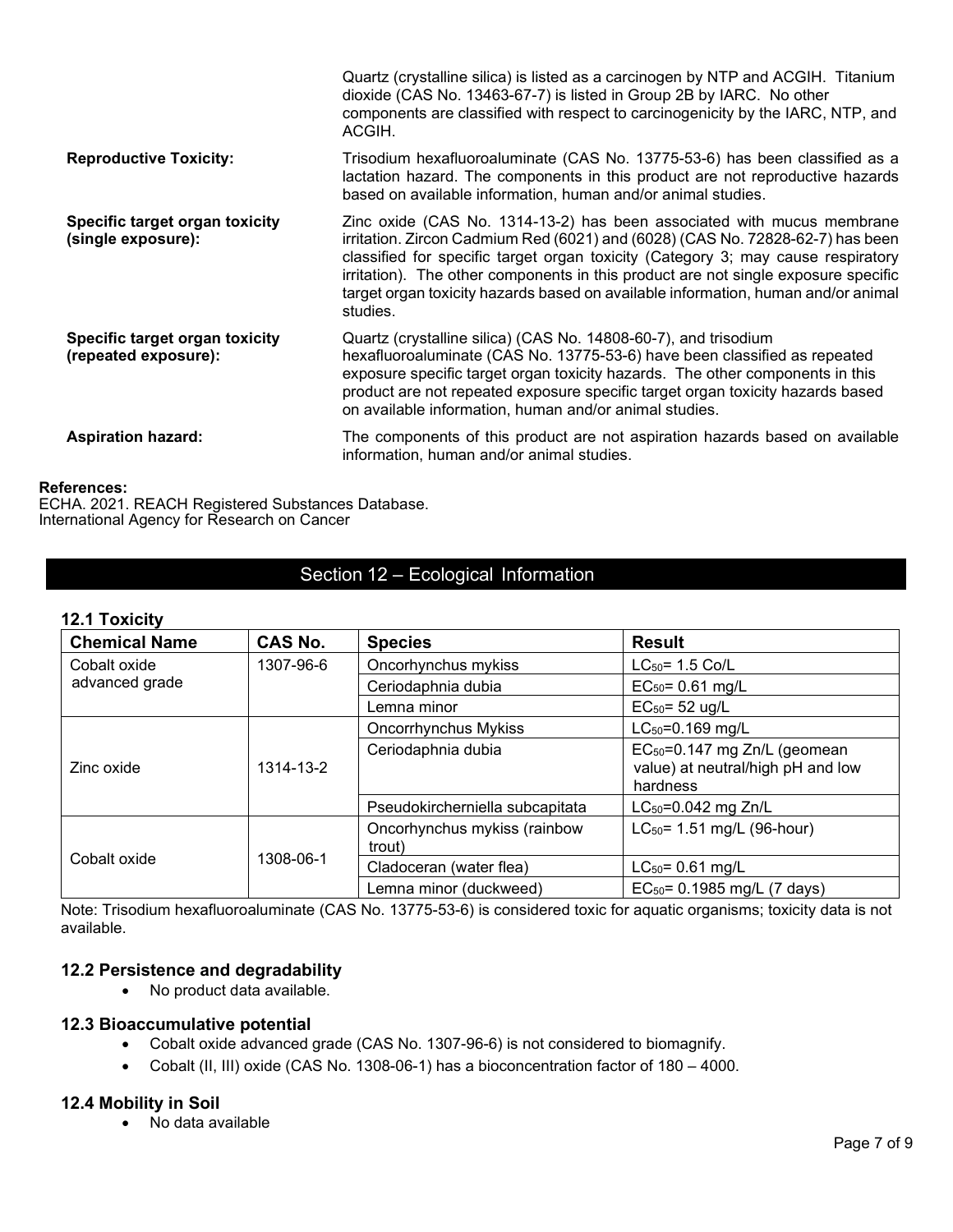#### **12.5 Results of PBT and vPvB assessment**

• No data available

#### **12.6 Other adverse effects**

• No further data available

#### Section 13 – Disposal Considerations

#### **13.1 Waste treatment methods**

**Preparing wastes for disposal:** Use product for its intended purpose or recycle if possible. Dispose of waste in accordance with local, regional, national, and/or international regulations. The empty container has residues which may exhibit hazards of the product.

**Contaminated Packaging:** Container packaging may exhibit hazards.

#### Section 14 – Transport Information

Note: This product is not regulated as dangerous goods for transport. Review classification requirements before shipping materials at elevated temperatures.

| 14.1 UN number                    | Not regulated | Not regulated | Not regulated |
|-----------------------------------|---------------|---------------|---------------|
| 14.2 UN proper shipping name      | Not regulated | Not regulated | Not regulated |
| 14.3 Transport hazard class(es)   | Not regulated | Not regulated | Not regulated |
| 14.4 Packing group                | Not regulated | Not regulated | Not regulated |
| <b>14.5 Environmental hazards</b> | None          | None          | None          |
| 14.6 Special precautions for user | None          |               |               |

### Section 15 – Regulatory Information

#### **15.1 Safety, health and environmental regulations/legislation specific for the substance or mixture**

#### **United States**

*Federal Regulations:*

**Comprehensive Environmental Response and Liability Act of 1980 (CERCLA):**

**Clean Water Act (CWA):** No components in this product are listed as toxic pollutants.

**Clean Air Act (CAA):** No components in this product are listed under the CAA.

**Superfund Amendments and Reauthorization Act (SARA) Title III Information:**

**SARA 302 Components:** No components in this product are subject to reporting requirements of S.302.

**SARA 304 Emergency Release Notification:** None.

**SARA 311/312 Hazards:** None.

**SARA 313 Components:** Aluminum oxide (CAS No. 1344-28-1) and lithium carbonate (CAS No. 554-13-2) are subject to reporting requirements of S.313.

**Toxic Substances Control Act (TSCA):** All components are listed on the non-confidential TSCA inventory or are exempt.

#### *State Regulations:*

**California:** Lithium carbonate (CAS No. 554-13-2), quartz (crystalline silica) [(listed as silica, crystalline (airborne particles of respirable size)] and titanium dioxide (airborne, unbound particles of respirable size) are listed on the California Proposition 65 List, as chemicals known to the State of California to cause reproductive toxicity or cancer. A warning label is required for lithium carbonate in the color Cordovan (SW128). The product is a liquid; therefore, the listed forms of quartz (crystalline silica) and titanium dioxide are not relevant for the product. No other components in this product are listed.